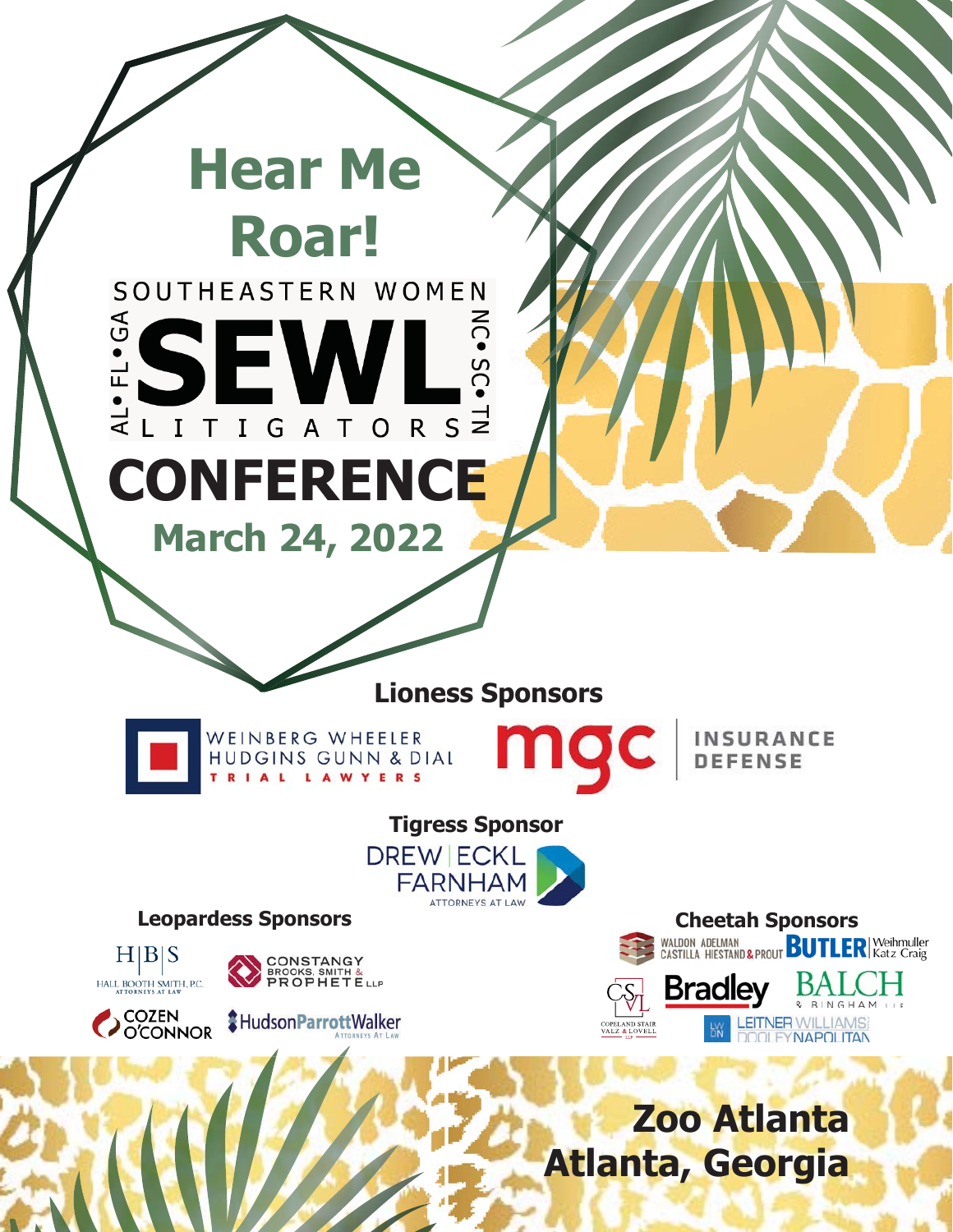## **Early Bird: \$295 Regular: \$395**

**Early Bird pricing available through March 3, 2022**

# ant

#### **Conference Location:**

Carlos Ballroom, The Atlanta Zoo **800 Cherokee Ave SE Atlanta, GA, 30315**

#### **Nearby Hotels:**

**Hilton Garden Inn Atlanta Downtown** 275 Baker St NW, Atlanta, GA 30313

**Hilton Garden Inn Atlanta Midtown** 97 10th St NW, Atlanta, GA 30309

**Hotel Clermont Atlanta** 789 Ponce De Leon Ave NE, Atlanta, GA 30306

- Start Date: Wednesday, March 23, 2022
- End Date: Thursday, March 24, 2022

**You will need to Uber, Lyft, or taxi between the conference location and your hotel. Everyone should be able to find parking in the Cherokee Ave lot; parking is free.**

### **Registe Now**

Click on the logo below for the registration page through your lo[cal defense organization\\*](https://adla.org/event/southeastern-women-litigators-conference/)













\*Attendees must be a member of their local defense org. If you're not yet a member, visit the state's website and apply.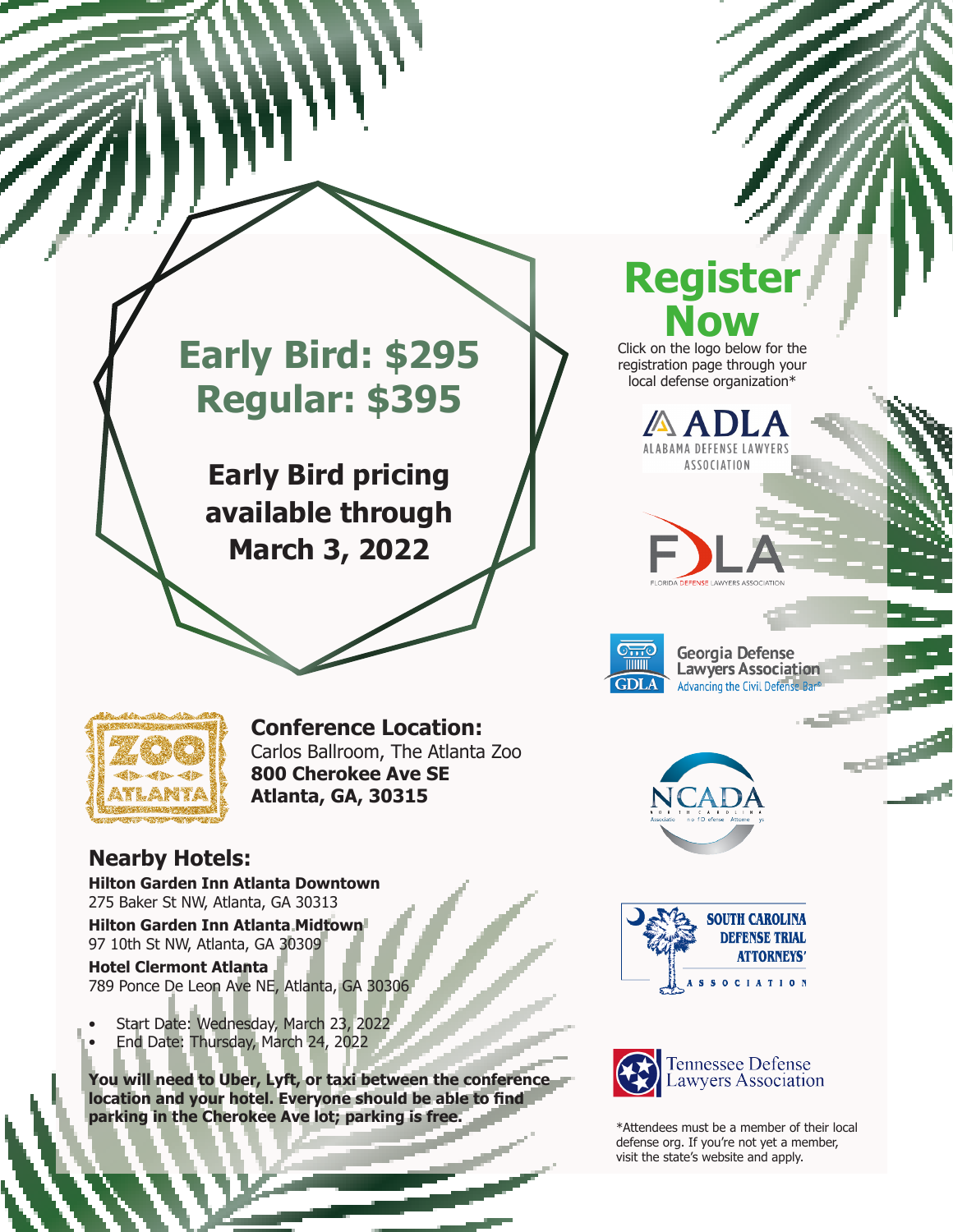# **Agenda**

### **Wednesday, March 23, 2022**

| $5:30 - 7:00 p.m$ | <b>Early Arrival Reception</b>                               |  |
|-------------------|--------------------------------------------------------------|--|
|                   | State Bar of Georgia                                         |  |
|                   | 104 Marietta St, Ste 100, Atlanta, GA                        |  |
| 7:30 p.m.         | <b>Dine-Arounds</b>                                          |  |
|                   | Links to sign up will be available 30 days before Conference |  |

### **Thursday, March 24, 2022**

.

| 7:30 - 8:15 AM   | <b>Registration</b>                                                                                                                                                                                                                                                                                                                                                                                                                                                                                                                                                                                                                                                                                                                                                                                                                  |
|------------------|--------------------------------------------------------------------------------------------------------------------------------------------------------------------------------------------------------------------------------------------------------------------------------------------------------------------------------------------------------------------------------------------------------------------------------------------------------------------------------------------------------------------------------------------------------------------------------------------------------------------------------------------------------------------------------------------------------------------------------------------------------------------------------------------------------------------------------------|
|                  | Continental breakfast and visit exhibitors                                                                                                                                                                                                                                                                                                                                                                                                                                                                                                                                                                                                                                                                                                                                                                                           |
| 8:15 AM          | <b>Welcome &amp; Announcements</b>                                                                                                                                                                                                                                                                                                                                                                                                                                                                                                                                                                                                                                                                                                                                                                                                   |
| 8:30 - 9:30 AM   | Stand Tall Like a Giraffe: 10 Tips to Excel in Your Legal Career<br>Gain invaluable insight and practical tips that will help you take control of your career to<br>create a blueprint for your law practice success and professional transitions during your<br>legal career.                                                                                                                                                                                                                                                                                                                                                                                                                                                                                                                                                       |
|                  | Marianne M. Trost, The Women Lawyers Coach                                                                                                                                                                                                                                                                                                                                                                                                                                                                                                                                                                                                                                                                                                                                                                                           |
| 9:30 - 10:30 AM  | It's a Jungle Out There: Finding Your Way to Partnership<br>According to the 2019 annual list of "Best Law Firms for Women" of Working Women<br>"Top law firms are slowly increasing the ranks of female equity partners, but they are far<br>from reaching parity." What are law firms doing to attract, retain and promote women<br>lawyers? This panel will discuss the pathway to equity partnership for mothers, and<br>women in general, in firms that provide schedule flexibility, paid time off and parental<br>leaves, and a commitment to the development and retention of women attorneys.<br>Panelists: Sarah W. Butler, Copeland Stair Valz & Lovell; Alycen Moss, Cozen;<br>Catherine C. Dugan, Peterson White LLP; Taylor S. Poncz, Drew Eckl & Farnham, LLP<br>Moderator: Karen Karabinos, Drew Eckl & Farnham, LLP |
| 10:30 - 10:45 AM | <b>Networking Break</b>                                                                                                                                                                                                                                                                                                                                                                                                                                                                                                                                                                                                                                                                                                                                                                                                              |